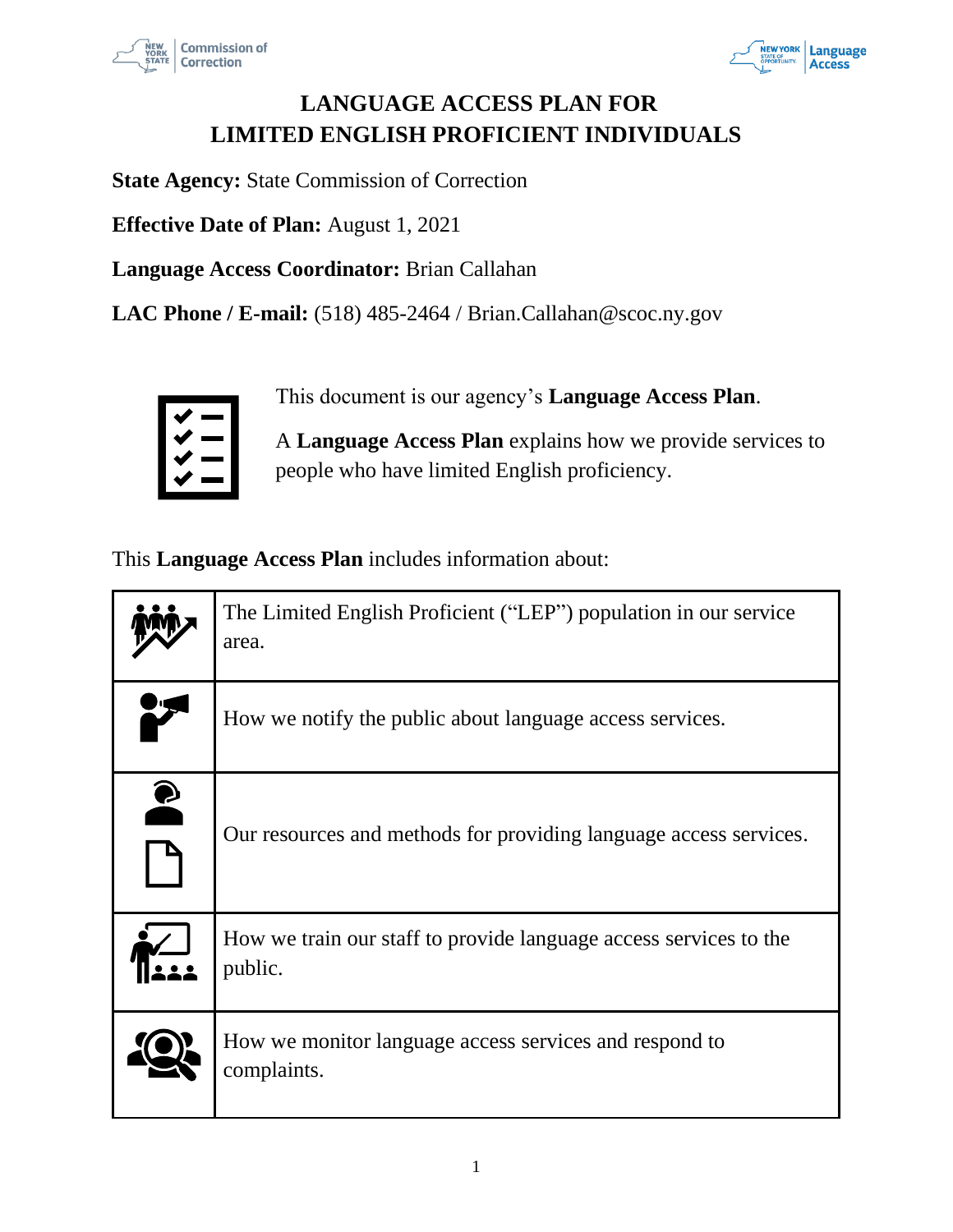



# **Table of Contents**

| PART 2 – The Limited English Proficient Population in Our Service Area3      |  |
|------------------------------------------------------------------------------|--|
| PART 3 – Public Outreach About the Availability of Language Access Services4 |  |
|                                                                              |  |
|                                                                              |  |
|                                                                              |  |
|                                                                              |  |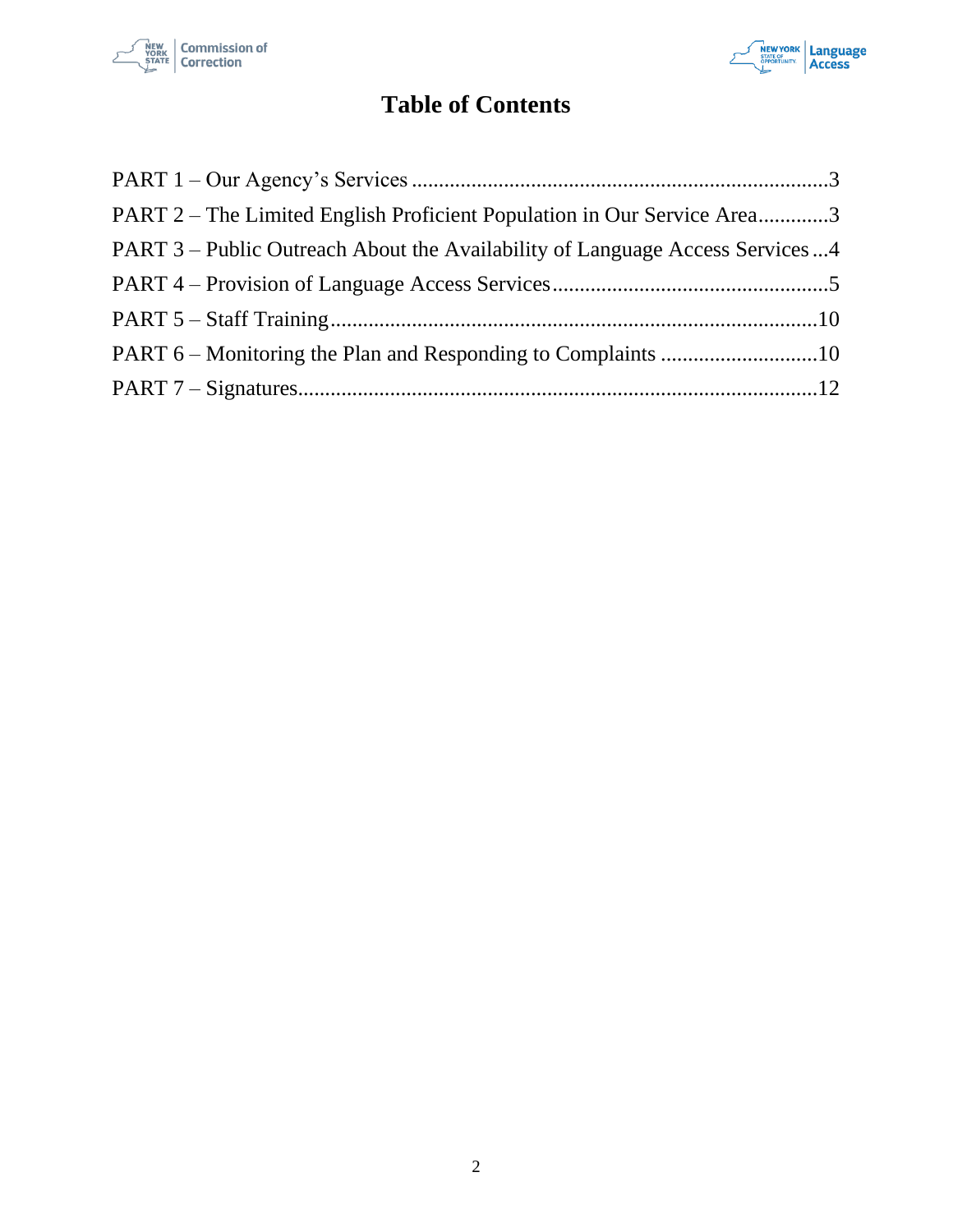



<span id="page-2-0"></span>

**We prepared this Language Access Plan ("Plan") to comply with Executive Order No. 26, as amended by Executive Order No. 26.1, which established New York's Statewide Language Access Policy. <sup>1</sup> This Plan explains how we make sure that Limited English Proficient ("LEP") individuals have meaningful access to agency services, programs, and activities.**

**In this Plan, LEP individuals are understood as people who do not speak English as their primary language and who have a limited ability to read, speak, write, or understand English.** 

#### **Our agency's services to the public include:**

The New York State Commission of Correction (SCOC) has a mission to provide for a safe, stable and humane correctional system in New York State. To this end, the Commission: promulgates minimum standards for the management of correctional facilities; evaluates, investigates and oversees correctional facilities; assists in developing new correctional facilities; and provides technical assistance to correctional facilities. Due to the Commission's services being regulatory in nature, SCOC has limited interaction with the public. Occasional contact would most likely occur through the receipt of written correspondence from either an incarcerated individual under NYS Department of Corrections and Community Supervision's (DOCCS) custody or an incarcerated individual's family. Nevertheless, the agency is preparing to execute its Language Access Plan that will be capable of responding to any interested party that is LEP. It is anticipated that LEP individuals will primarily contact SCOC by accessing the agency's public website.

# <span id="page-2-1"></span>**PART 2 – The Limited English Proficient Population in Our Service Area**

**Our agency uses U.S. Census data (including data from the American Community Survey) to determine the top ten languages most commonly spoken by LEP individuals in New York State.** 

**The estimated total number of LEP individuals in our service area is:** Approximately 2.5 million LEP individuals in New York State.

<sup>1</sup> For additional information about our agency's obligations to provide language access services, please visit: https://www.ny.gov/language-access-policy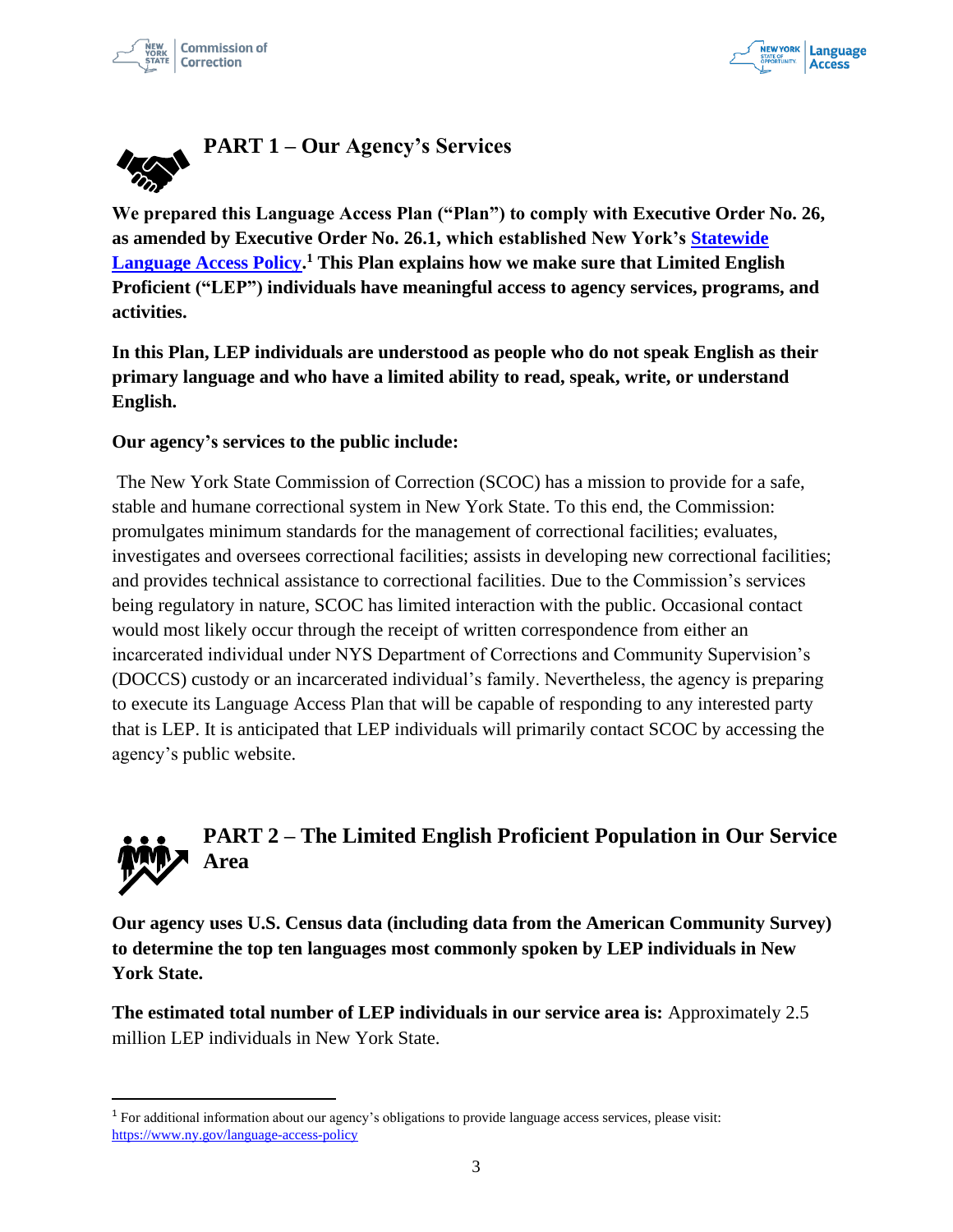



| #                       | Language       | <b>Estimated Number of</b><br><b>LEP Speakers</b> |
|-------------------------|----------------|---------------------------------------------------|
| 1                       | Spanish        | 1,201,322                                         |
| $\overline{2}$          | Chinese        | 379,745                                           |
| $\mathbf{3}$            | Russian        | 119,380                                           |
| $\overline{\mathbf{4}}$ | Yiddish        | 64,070                                            |
| 5                       | Bengali        | 64,020                                            |
| 6                       | Korean         | 55,506                                            |
| 7                       | Haitian Creole | 54,746                                            |
| 8                       | Italian        | 46,431                                            |
| 9                       | Arabic         | 40,781                                            |
| 10                      | Polish         | 34,840                                            |

### **The top ten languages spoken by LEP individuals in New York State are:**

Our agency will reassess the public's language needs at least every two years after the effective date of this Plan.

#### **Our agency tracks encounters with LEP individuals in the following ways:**

The selected interpreting vendor will provide SCOC with an ongoing summary of frequency of use, type of interpreter services provided and usage costs. Where written correspondence from either an incarcerated individual under DOCCS's custody or an incarcerated individual's family occurs in a language other than English, language assistance will be recorded by staff. All incoming correspondence is tracked by staff.

Due to the Commission's services being regulatory in nature, SCOC has limited interaction with the public. Occasional contact would most likely occur through the receipt of written correspondence from either an incarcerated individual under NYS Department of Corrections and Community Supervision's (DOCCS) custody or an incarcerated individual's family. The Commission received approximately 1,800 complaint letters from DOCCS's incarcerated individuals in 2020. Of those, none required translation. Commission staff reported receiving ten (10) phone calls in 2020 from individuals who would meet the definition of being LEP. It is anticipated that LEP individuals will primarily contact SCOC by accessing the agency's public website.



# <span id="page-3-0"></span>**PART 3 – Public Outreach About the Availability of Language Access Services**

**Our agency informs LEP individuals about their right to free language assistance services in the following ways, using at least the top ten languages shown in Part 2 of this Plan:**

 $\boxtimes$  LEP individuals are directly informed by our staff

**In which ways?** SCOC will verbally inform LEP individuals of their right to free language assistance. Where written correspondence occurs from either an incarcerated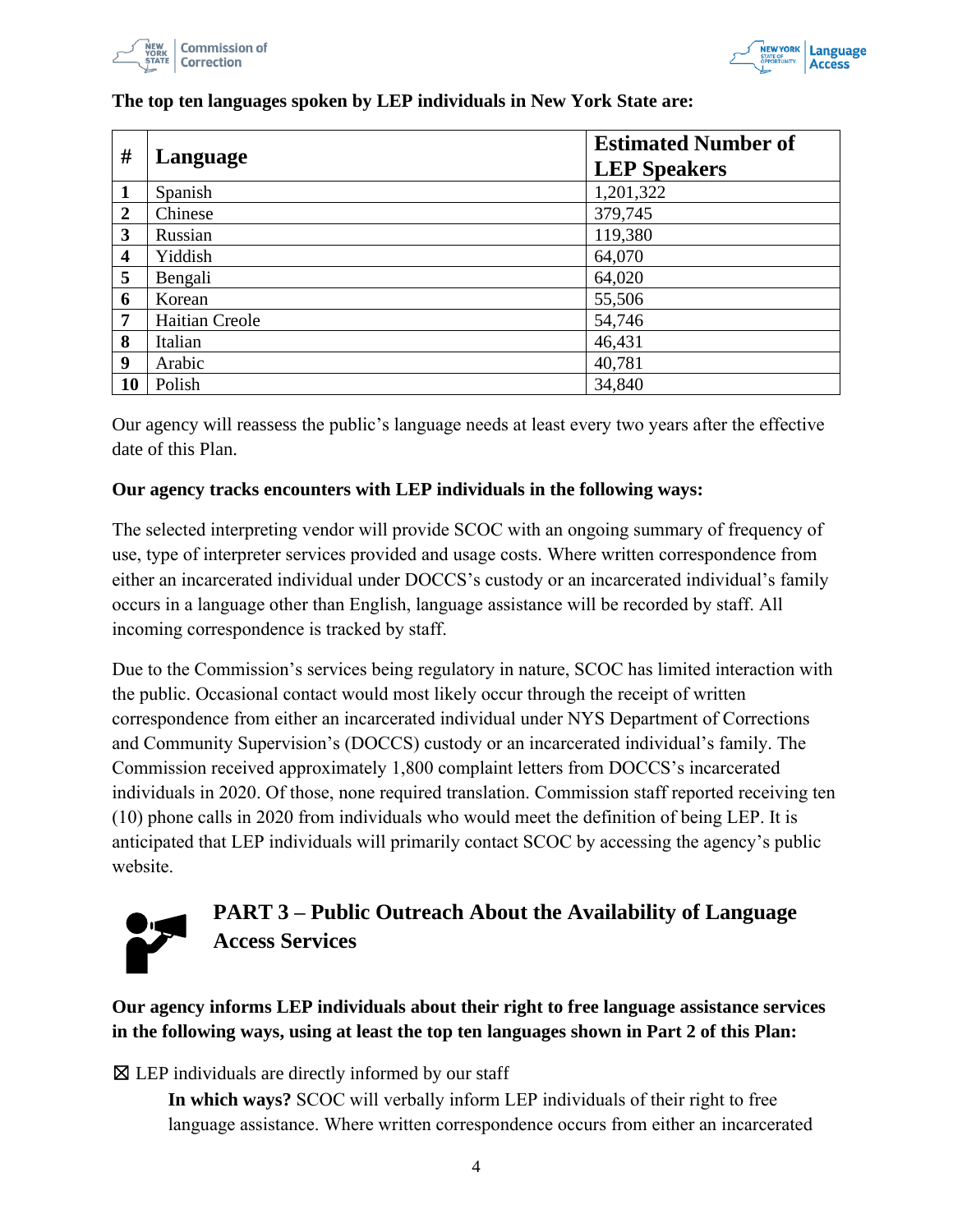



individual under DOCCS's custody or an incarcerated individual's family, SCOC will respond in writing, including a notice about the availability of free language access services.

 $\Box$  Signs posted about language assistance services

 $\Box$  In areas operated by the agency and open to the public

 $\Box$  Other (describe)

 $\boxtimes$  Information is published on our agency's website in at least the top ten languages spoken by LEP individuals in New York State

- $\Box$  Outreach and presentations at schools, faith-based groups, and other community organizations **What are the LEP populations targeted?**
- $\Box$  Local, non-English language media directed at LEP individuals in their languages **What are the LEP populations targeted?**
- $\Box$  Social media posts directed at LEP individuals in their languages **What are the LEP populations targeted?**
- $\Box$  Telephonic voice menu providing information in non-English languages **In which languages?**

 $\Box$  Other (describe)

<span id="page-4-0"></span>

### **A. Determining the Need for Services**

**During** *in person* **encounters, our agency uses the following tools to determine whether an individual is LEP, and what their primary language is:**

 $\Box$  "I Speak" posters or visual aids that provide information about free interpreting services in multiple languages

 $\Box$  Reception staff make those determinations based on training and experience

 $\Box$  Bilingual staff members, where available, assist in identifying LEP individual's language

☒ Other (describe) Due to the Commission's services being regulatory in nature, SCOC has no in-person encounters with the public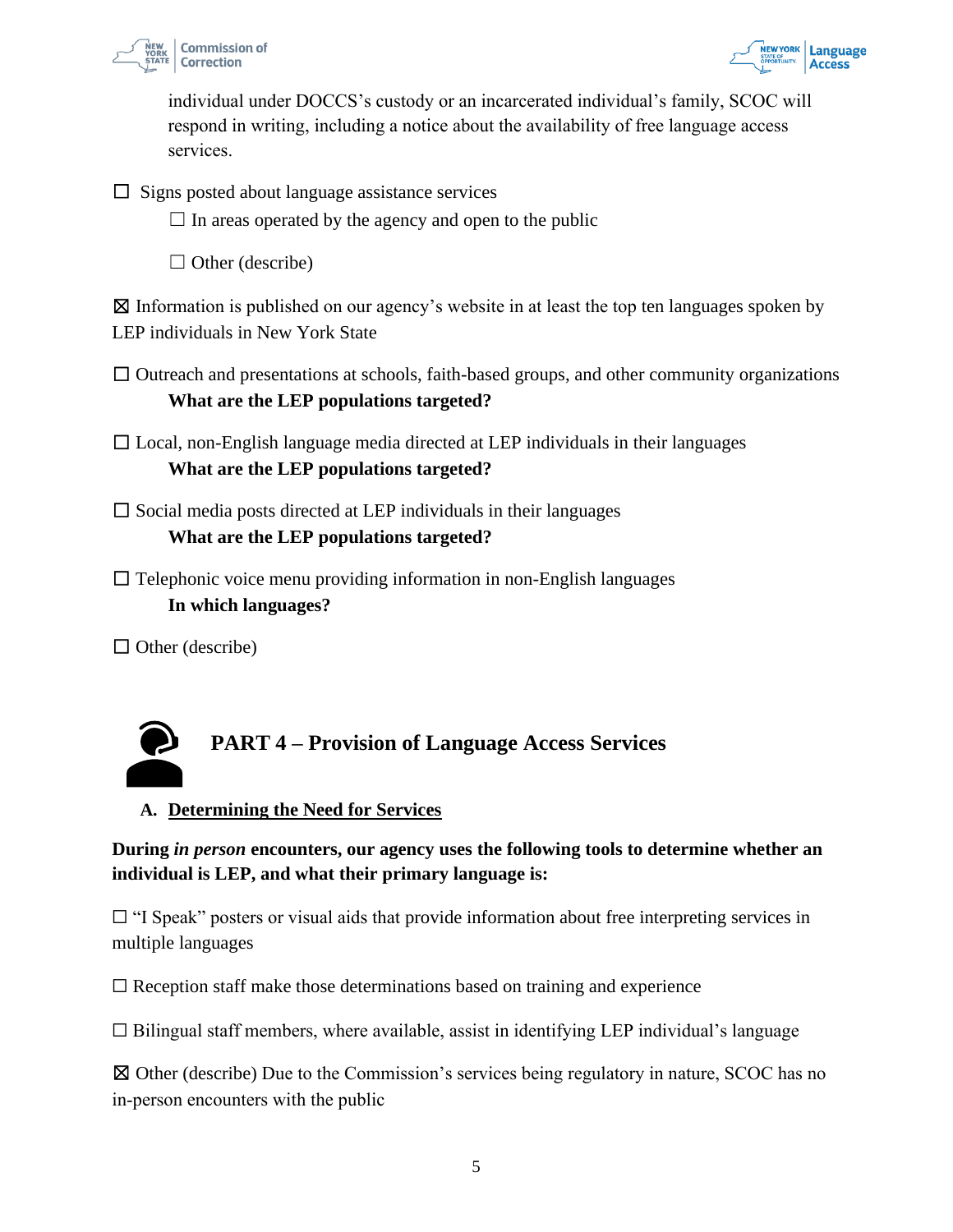



# **On** *telephone calls***, our agency uses the following tools to find out if an individual is LEP, and what their primary language is:**

 $\Box$  Reception staff make those determinations based on training and experience

 $\Box$  Bilingual staff members, where available, assist in identifying an LEP individual's language

☒ Telephonic interpreting service

 $\Box$  Other (describe)

**Our agency's protocols for assessing whether an individual needs** *oral interpreting* **services in different service situations is as follows:**

☐ **During office in-person encounters:**

☐ **At initial contact in the field:**

☒ **When speaking on the telephone:** Agency support staff utilize telephonic interpreting services to identify an LEP individual's preferred language.

#### ☐ **For pre-planned appointments with LEP individuals:**

☐ **Other (describe):**

# **Our agency records and maintains documentation of each LEP individual's language assistance needs as follows:**

The selected interpreting vendor will provide SCOC with an ongoing summary of frequency of use, type of interpreter services provided and usage costs. Where written correspondence from either an incarcerated individual under DOCCS's custody or an incarcerated individual's family occurs in a language other than English, language assistance will be recorded by staff. All incoming correspondence is tracked by staff.

### **B. Oral Interpreting Services**

#### **Our agency has made the following resources available for oral interpreting requests:**

 $\Box$  Bilingual staff members who work directly with LEP individuals **Number of staff and languages spoken:**

- $\Box$  Bilingual staff members who provide oral interpreting services on a volunteer basis **Number of staff and languages spoken:**
- ⊠ Telephonic interpreting service

**Number of staff and languages spoken:** Any vendor under the NYS OGS Administrative Services Contract.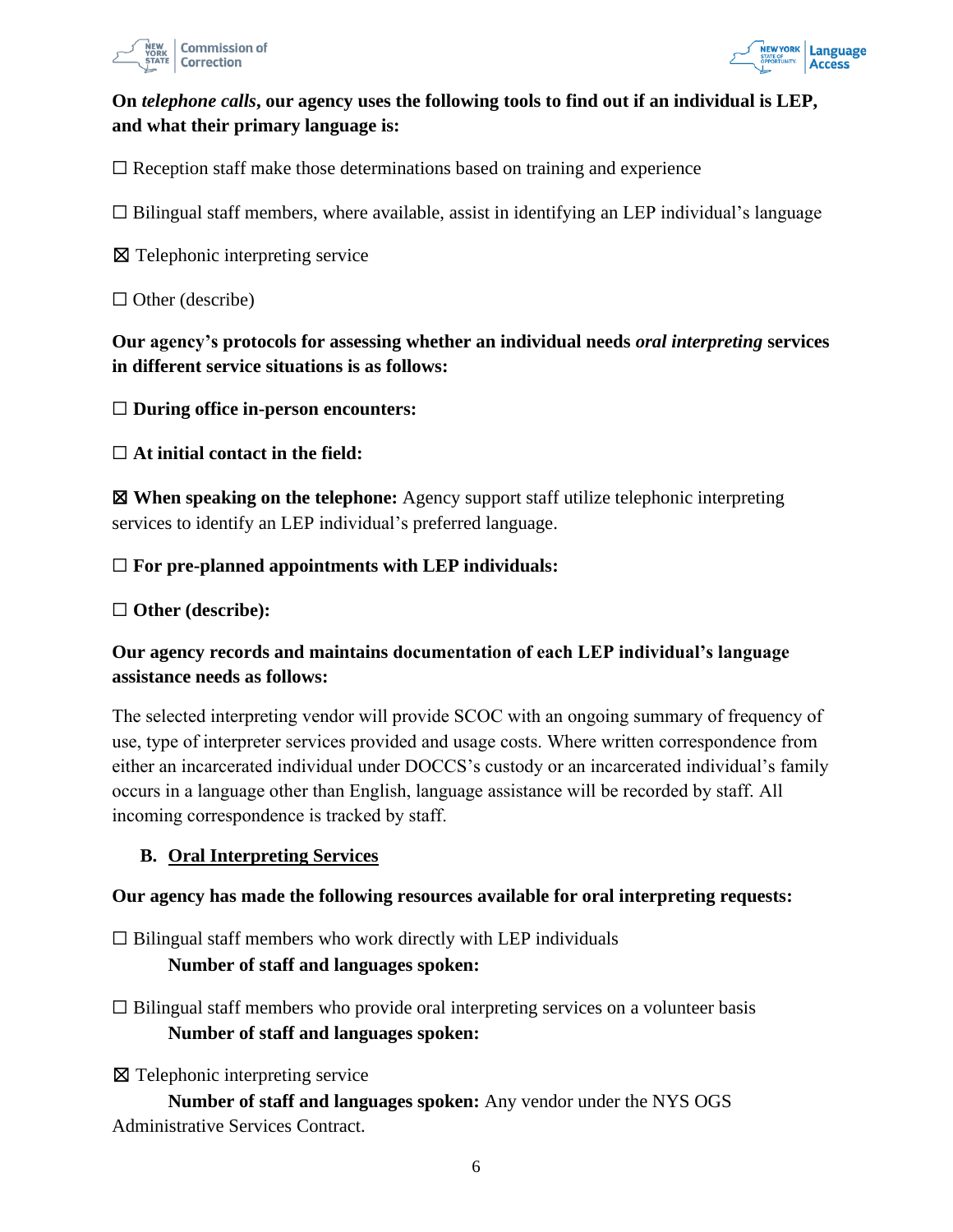



 $\Box$  Contracts or other arrangements with school and community organizations

**Number of staff and languages spoken:**

□ Other (Describe)

**Our agency protocols for informing LEP individuals that free interpreting services will be provided and that they do not need to provide their own interpreters is as follows:**

☒ **During office in-person encounters:** Due to the Commission's services being regulatory in nature, SCOC has no in-person encounters with the public.

☒ **At initial contact in the field:** Due to the Commission's services being regulatory in nature, SCOC deals directly with correctional facilities' administrators in the field. However, in the event where there is a specific incident in need of further investigation and field staff encounters an individual with limited English proficiency, SCOC will inform the LEP individual, with the assistance of contracted telephonic interpreters, that free interpreting services are provided. SCOC will then coordinate with the correctional facility to arrange independent interpreters to be present and assist.

☒ **When speaking on the telephone:** The selected interpreting vendor will be used by staff when speaking with an individual in a language other than English to inform the individual that free interpreting services are available.

☒ **For pre-planned appointments with LEP individuals:** Due to the Commission's services being regulatory in nature, SCOC has no in-person encounters with the public.

☒ **Other (describe):** Our agency's website provides information about the availability of free interpreting services.

**Our agency's protocols for obtaining interpreting services in a timely manner is as follows:**

Staff is trained to connect to the selected interpreting vendor for interpretation in a timely manner.

# **If an LEP individual insists on using a family member, friend, or other person as an interpreter, our protocols for deciding whether to accept or decline such an arrangement is as follows:**

LEP individuals that come into contact with our agency will be informed of the availability of free interpreting services. Generally, an LEP individual may not use a family member, friend, or a minor as an interpreter. However, during emergencies an LEP individual will be permitted to use a minor, a family member or friend as an interpreter. Upon request, an LEP individual may also be permitted to use a minor, a family member or friend as an interpreter for routine matters, such as asking the location of the office, hours of operation or rescheduling an appointment. Where the interaction with the LEP individual occurs at the agency's office, and an individual is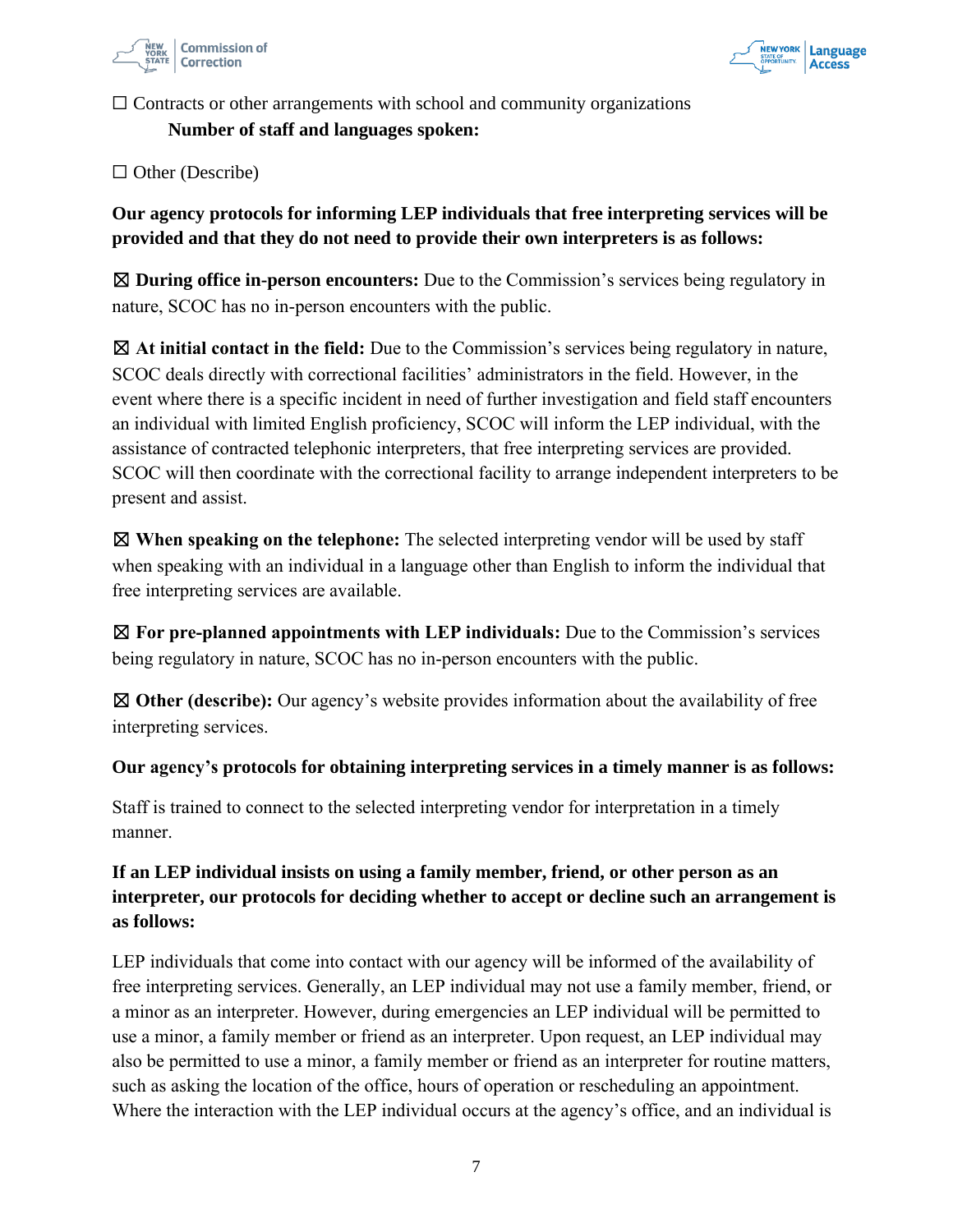



permitted to use an interpreter of his or her choosing, he or she must fill out a written consent/waiver form. Where an LEP individual is engaged in official business with the agency, the agency will provide an independent interpreter at all times. An LEP individual will not be permitted to use an independent interpreter of his or her choosing when filling out applications or when involved in other legal matters.

# **Our agency provides information to all staff members who have contact with the public about how to obtain oral interpreting services. Our protocol in this regard is as follows:**

Staff take an annual mandatory Frontline Staff Language Access training from the Governor's Office of Employee Relations, which provides information on how to use the selected interpreting vendor when encountering LEP individuals.

# **The agency's Language Access Coordinator ("LAC") maintains a list of oral interpreting resources that are available to staff. This resource list includes:**

- ☒ Names and contact information for all resources
- $\Box$  Names and locations of staff members who are available to act as interpreters or provide services directly in an LEP individual's primary language
- ⊠ Languages in which each interpreter or service is qualified
- ⊠ Procedures for accessing each interpreter or service

# **Our agency records and maintains documentation of oral interpreting services provided to LEP individuals at each encounter. Our protocol in this regard is as follows:**

The selected interpreting vendor will provide SCOC with an ongoing summary of frequency of use, type of interpreter services provided and usage costs.

### **Cultural Competence and Confidentiality**

#### **Our agency makes sure interpreters are culturally competent<sup>2</sup> in the following ways:**

Where SCOC utilizes independent interpreting services, that vendor will implement quality assurance standards to guarantee that its interpreters are trained and are linguistically and culturally competent.

# **Our agency makes sure interpreters follow state and federal confidentiality protocols in the following ways:**

The training provided to staff will address the importance of confidentiality. Furthermore, independent interpreters will enforce standards of confidentiality in accordance with NYS Law.

<sup>2</sup> Cultural Competence is defined as *a set of congruent behaviors, attitudes, and policies that come together in a system or agency or among professionals that enables effective interactions in a cross-cultural framework.* U.S. Department of Health and Human Services, Office of Minority Health. 2000. Assuring Cultural Competence in Health Care: Recommendations for National Standards and an Outcomes-Focused Research Agenda. Extracted from:

https://minorityhealth.hhs.gov/Assets/pdf/checked/Assuring\_Cultural\_Competence\_in\_Health\_Care-1999.pdf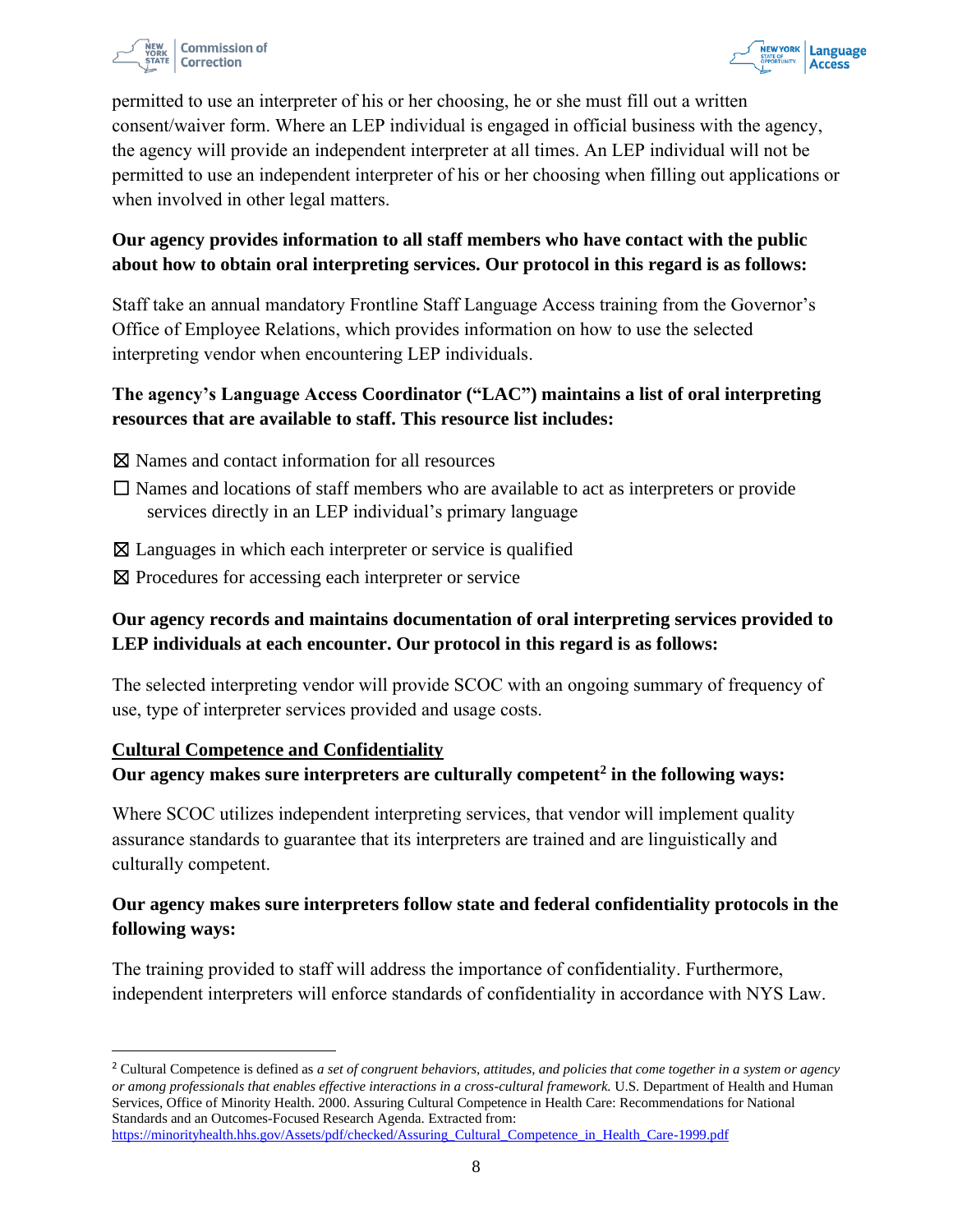



#### **C. Translations of Documents**

**At least every two years after the effective date of this Plan, our agency determines and reassesses vital documents (including website content) that must be translated. This process is accomplished in the following ways:**

An internal working group is assigned to review documents and determine which are vital. The work group convenes at minimum semi-annually and/or as new documents are developed.

# **Our agency's process for making sure documents are written in plain language<sup>3</sup> before they are translated into other languages is as follows:**

SCOC will also ensure that plain language is used in materials produced before translation to ensure information is accessible to a range of literacy levels.

#### **Our agency has the following resources available for translation of documents:**

☒ Contracts with vendors for translation services

**Names of vendors:** Potentially any vendor under the OGS Statewide Administrative Services Contract

 $\Box$  Contracts or other arrangements with schools and community organizations

#### **Names of schools/organizations and languages:**

- $\Box$  Translation of documents by bilingual staff members
- $\Box$  Other (describe)

# **The agency's Language Access Coordinator ("LAC") maintains a list of translation resources that are available to staff. This resource list includes:**

⊠ Names and contact information for all resources

- ☒ Names and locations of staff members who are available to provide translations of documents
- $\boxtimes$  Languages in which each translation service is qualified
- ⊠ Procedures for accessing each translation service

# **Our agency translates documents that LEP individuals submit in their primary languages in a timely manner. Our protocol in this regard is as follows:**

SCOC, through its selected translation vendor, will ensure timely translation of documents.

**The following non-exhaustive list of documents are currently translated by our agency in the languages indicated:**

<sup>&</sup>lt;sup>3</sup> The Plain Writing Act of 2010 defines plain language as writing that is clear, concise, well-organized, and follows other best practices appropriate to the subject or field and intended audience. Extracted from: https://www.govinfo.gov/app/details/PLAW-111publ274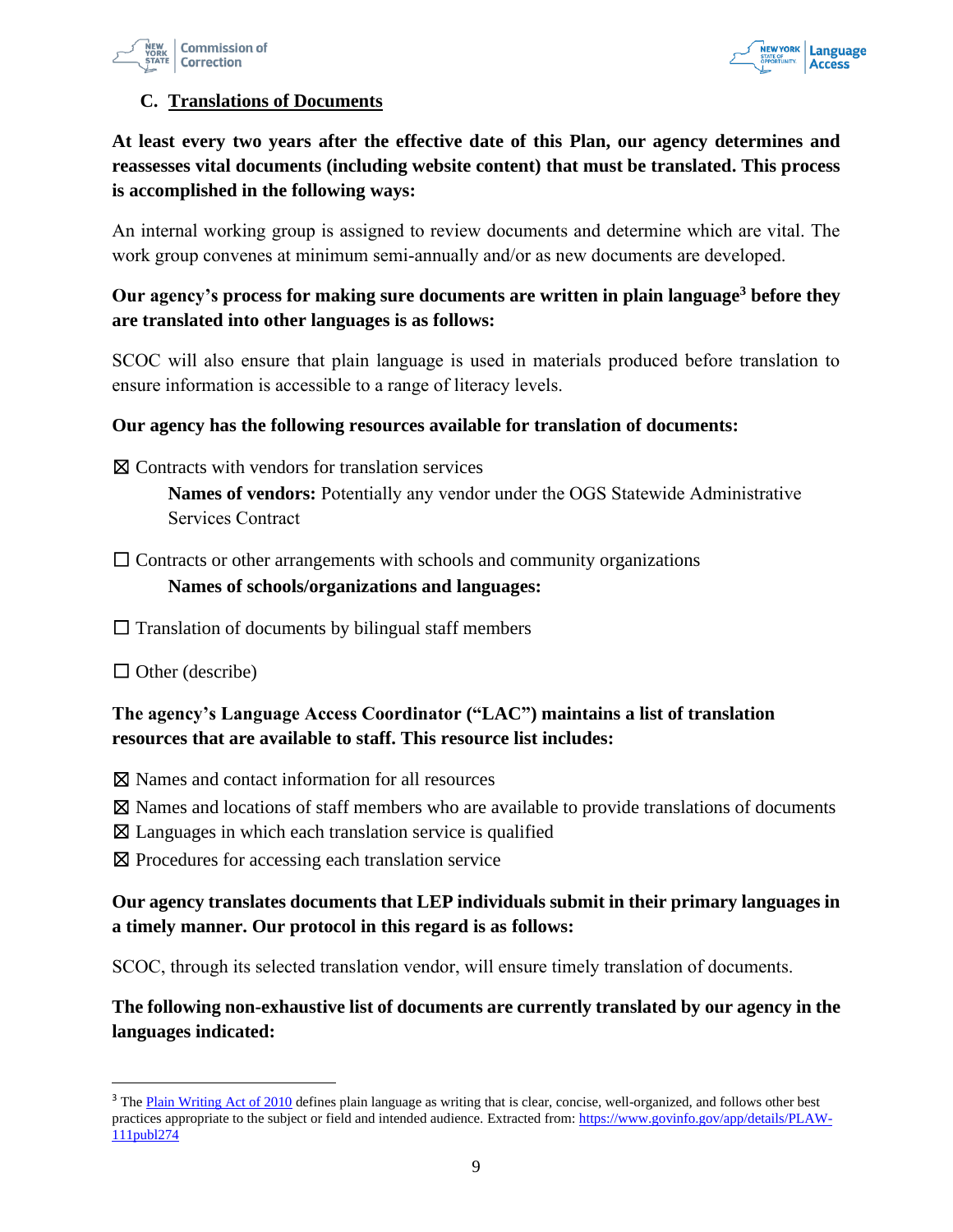



Currently, there are no documents identified as vital. Any documents determined to be vital after the signing of this Plan and before the 2-year reassessment will be translated in a timely manner.

# **The process for ensuring that translations are accurate and incorporate commonly used words is as follows:**

SCOC through its vendor (where applicable), will ensure that proofing/editing for correctness and cultural sensitivity are a component of the translation services provided by any vendor as part of the publication process.

<span id="page-9-0"></span>

**The person in the agency who is responsible for training staff in language access services is:** Brian M. Callahan, General Counsel.

# **The staff training includes the following components:**

- $\boxtimes$  The agency's legal obligations to provide language access services
- ☒ The agency's resources for providing language access services
- ⊠ How to access and work with interpreters
- ☒ Cultural competence and cultural sensitivity
- ⊠ How to obtain translation services
- ☒ Maintaining records of language access services provided to LEP individuals

### **The methods and frequency of training are as follows:**

All staff that interact with the public are required to undergo training regarding Executive Order No. 26.1. The staff training includes and addresses all components listed in the previous question. The Commission utilizes the Language Access training offered via the Statewide Learning Management System (SLMS). Training is delivered at least annually. Refresher courses will be given periodically as needed and new employees will be given training upon entrance.

<span id="page-9-1"></span>

### **A. Monitoring**

# **Our agency's Language Access Coordinator ("LAC") will monitor implementation of the Plan to make sure we are in compliance. Our protocols in this regard are as follows:**

All staff that interact with the public are required to undergo training regarding Executive Order No. 26, as amended by EO 26.1, and SCOC's Language Access Plan. The staff training includes and addresses all components listed in the previous question. The Commission utilizes the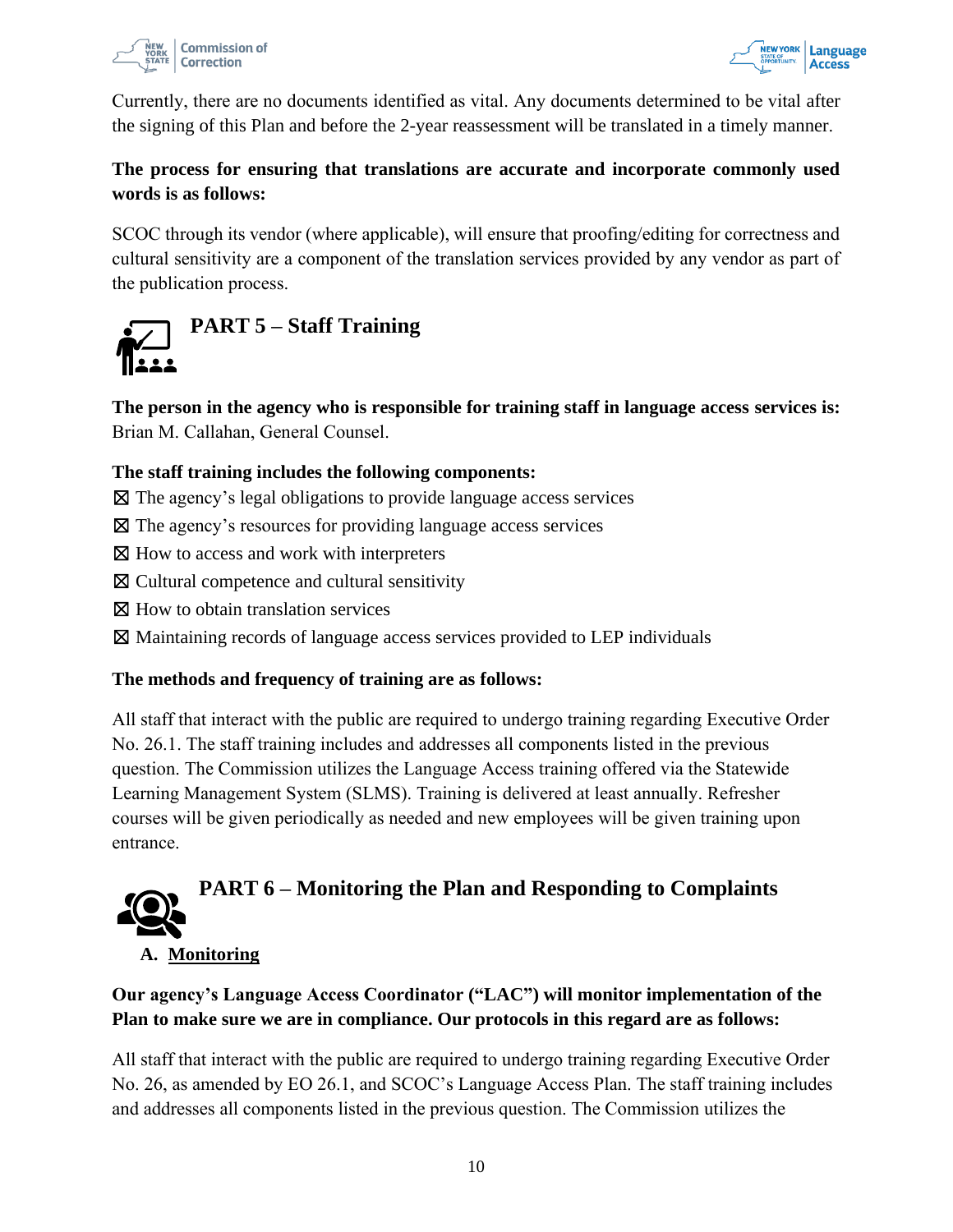



Language Access training offered via the Statewide Learning Management System (SLMS). Training is delivered at least annually. Refresher courses will be given periodically as needed and new employees will be given training upon entrance.

#### **B. Complaints**

**We provide information to the public in at least the top ten most commonly spoken non-English languages in the state, advising members of the public of their right to file a complaint if they feel that they have not been provided adequate language access services or have been denied access to services because of their limited English proficiency. We do not retaliate or take other adverse action because an individual has filed a language access complaint.** 

# **We display information on the right to file a complaint, and the procedures for filing a complaint, in the following manner:**

The standardized complaint forms, along with the procedures for filing a complaint, are available in all ten languages in our public offices upon request. The complaint forms are also available for download or online submission through our website. Additionally, information on the right to file a complaint is posted in the top ten languages on our website and in our offices in areas where it can be easily seen by the public.

# **We handle complaints made to the agency regarding the provision of language assistance services in the following manner:**

The LAC will complete a full investigation of the complaint, which shall include an interview of the complainant. If the allegations of the complaint substantiated, or if any language barriers to public services and programs are identified, the LAC shall undertake all necessary remedial measures, including additional staff language training, where appropriate.

<span id="page-10-0"></span>All complaints must be forwarded to the Statewide Language Access Coordinator.